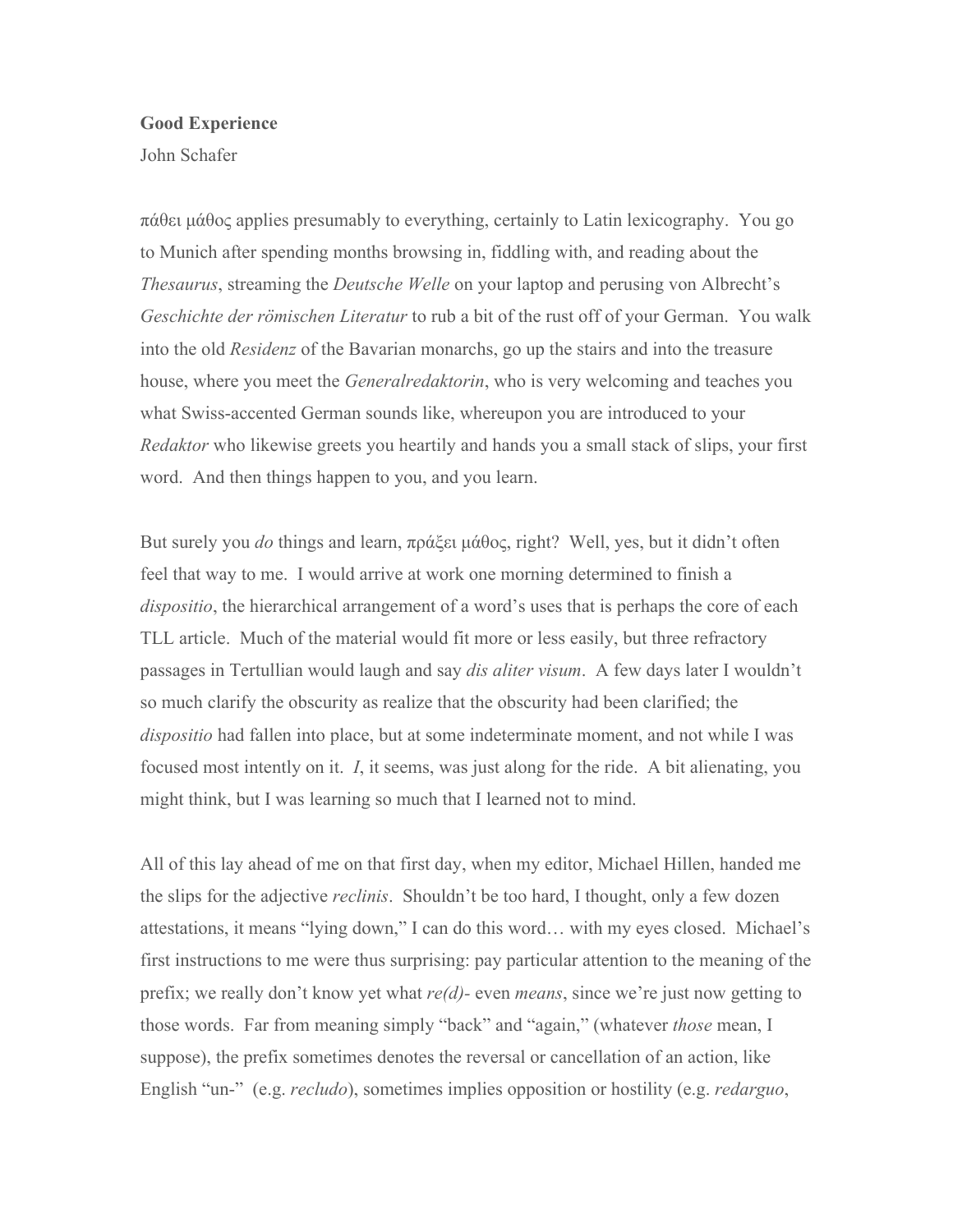one of "my" words), and seems here and there to have an intensifying connotation (as *per-* commonly does; e.g. *redundo*). One could continue.

In the case of *reclinis*, this meant carefully noticing the *position* of the people or things (mostly people) which are described as *reclinis*: lying flat or at an angle, face down or face up<sup>1</sup>, and so on. Of course *reclinis* "should" mean "lying *back*," but sometimes it turns out not to, and, of course, we're all descriptivists now. The problem grew even more difficult and complicated when I worked on the (better attested) verb *reclino*; whereas for the former we were able to mark such differences at a relatively high level in the *dispositio*, for the latter the chthonic god of parenthetical cross-referencing (*utilior quam elegantior*) had to be repeatedly invoked.

Later in the year a meeting of the staff was convened to discuss the *re(d)-* problem, which is relevant to a very large proportion of Latin words beginning with R. One *Thesaurist* reported on the scholarship on the problem, after which an extraordinary discussion followed: as is typical of intellectual problems, each added nuance clarified the nature of the problem and dimmed our hopes for easy answers. I do so wish I had a transcript of that meeting. In my recollection it was a series of seemingly offhand observations, one more casually brilliant than the next, culminating in a discussion of places where the prefix seems to be doing no work at all (perhaps only present *metri gratia*?); here Michael, normally so unassuming about his vast learning, took on the look and dignity of a Hebrew prophet, *vel potius* the Rhineland's answer to a Morgan Freeman character, drew such conclusions as could be drawn, and dismissed us in reverent silence with the words *wir müssen sehr vorsichtig sein*. Anyway, that's how I remember it.

Sometimes I would muse that a word is a temporal worm or a thread of culture, passing down from one person to another, occasionally written and rarely preserved, doing

<sup>&</sup>lt;sup>1</sup> This question, as it happens, has rather piquant implications at the word's earliest attestation (OV. *Met*. 10,558; *cf. Hamlet* 3.2 112-21); the answer is however presumably innocent.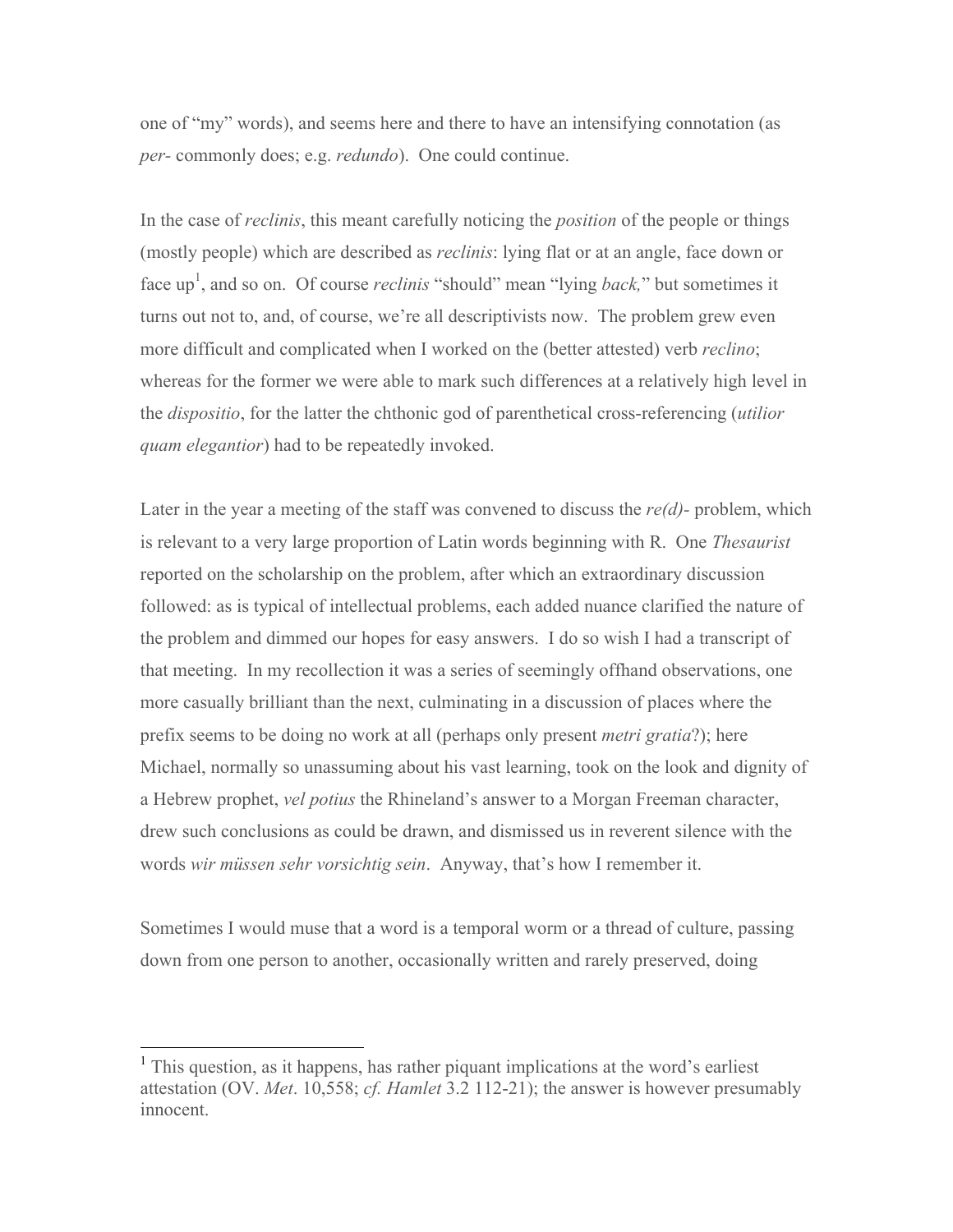importantly similar but crucially different work from time to time and place to place, "that we may see and remark and say, 'Whose?'"

Or I guess it is a uniform hieroglyphic, And it means, Sprouting alike in broad zones and narrow zones, Growing among black folks as among white, Kanuck, Tuckahoe, Congressman, Cuff, I give them the same, I receive them the same.

And now it seems to me the beautiful uncut hair of graves.

And so I would now and then grant myself license, in that most humane and learned *ergastulum*, to explore the context of my words' *loci* a bit more thoroughly, let us say, than my lexicographical exertions strictly required, to heed their epitaphic call: *siste viator*! So the poor monks were enjoined by their pitiless rule to sleep *non iacentes, sed supra … paululum reclines cathedras … sedentes*; what other torments did they impose on themselves? Wonder whether they really followed this rule, or cheated and felt guilty? Why does "Sanctus Hilarius" put me in mind of Voltaire on the Holy Roman Empire? What in God's holy name is Tertullian or Minucius Felix or Lactantius or any other fissiparous African Christian (wasn't there another big one?) banging on about? These selfish moments were especially illuminating for a workaday Latinist whose learning, such as it is, pretty much stops where a certain old lexicon does, "at Apuleius."

All of which is to say that my time at the TLL was an incomparable privilege, a *beneficium* which my exiguous contribution to its work can hardly repay. When my daughter, four, who has mostly forgotten her German but can still sing *Ich gehe mit meiner Lanterne* says, "I miss Germary," when my wife half-seriously suggests we skip out on our (absurdly fortunate) American lives and careers and "go back," when we look at our little son whom we didn't take over but brought back, when I steal a late-night peek via Google Earth at our old place, Frau Flury's beautiful house in Lochham, and of